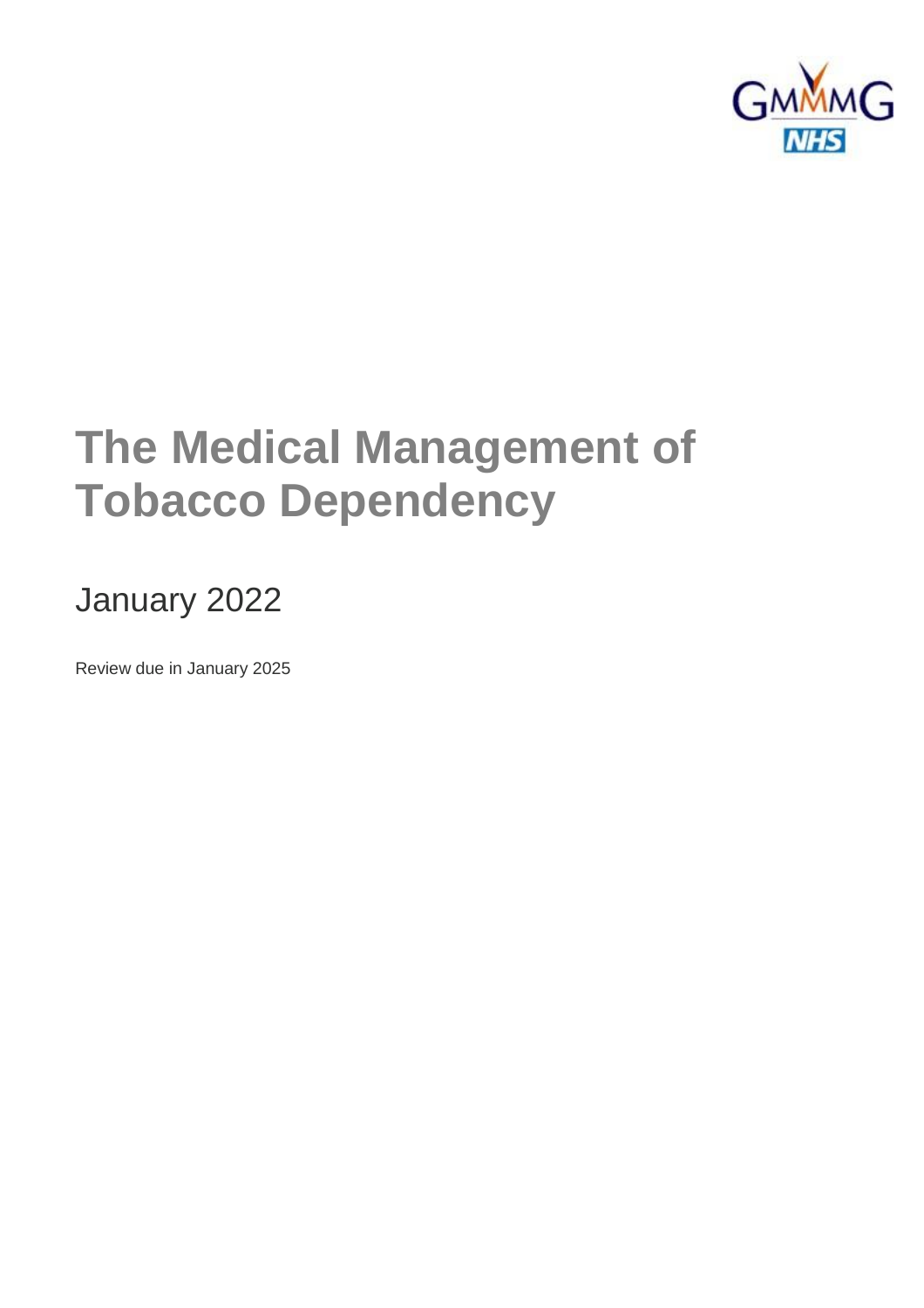

# **Document Control**

#### Revision History:

#### The latest version will be held on the GMMMG website.

| <b>Date</b>      | <b>Actioned by</b>                                                                                                                    | <b>Comments/Summary of</b><br>changes                                                         | <b>Version</b>   |
|------------------|---------------------------------------------------------------------------------------------------------------------------------------|-----------------------------------------------------------------------------------------------|------------------|
| 2019             | <b>Tobacco Addiction</b><br>Treatment working<br>group (Matt Evison <sup>1</sup> ,<br>Murugesan Raja <sup>2</sup> ,<br>Lara Shah $3)$ | Production of new guidance                                                                    | V <sub>0.1</sub> |
| April 2020       | <b>Andrew Martin<sup>4</sup></b>                                                                                                      | Minor amendments after<br>Formulary and Managed<br>Entry Subgroup 25.02.20                    | V <sub>0.2</sub> |
| <b>June 2021</b> | <b>Clinical Advisory</b><br>Group for Tobacco<br><b>Addiction Treatment</b><br>(Murugesan Raja)                                       | Amendments to align with<br>draft 2021 NICE guidance                                          | V <sub>0.3</sub> |
| January 2022     | <b>Andrew Martin, Matt</b><br>Evison                                                                                                  | Minor amendments to align<br>with finalised NICE 2021<br>guidance                             | V <sub>0.4</sub> |
| January 2022     | Andrew Martin, Matt<br>Evison, Murugesan<br>Raja                                                                                      | Further minor amendments<br>after Medicines and<br>Guidelines Subgroup.<br>Formatting changes | V1.0             |

#### Approval:

This document must be approved by the following before distribution:

| <b>Name</b>         | <b>Title</b>                                     | Date of Approval  | <b>Version</b> |
|---------------------|--------------------------------------------------|-------------------|----------------|
| <b>GMMMG (MGSG)</b> | <b>Tobacco Dependency</b><br>Treatment Guideline | 24th January 2022 | V1.0           |
|                     |                                                  |                   |                |

**<sup>1</sup>** Lung Cancer Physician, Manchester University Foundation Trust

**<sup>2</sup>** GP and Respiratory Lead, Manchester Health and Care Commissioning

**<sup>3</sup>** Deputy Head of Medicines Optimisation (strategy), Manchester Health and Care Commissioning

**<sup>4</sup>** Strategic Medicines Optimisation pharmacist, Greater Manchester Joint Commissioning Team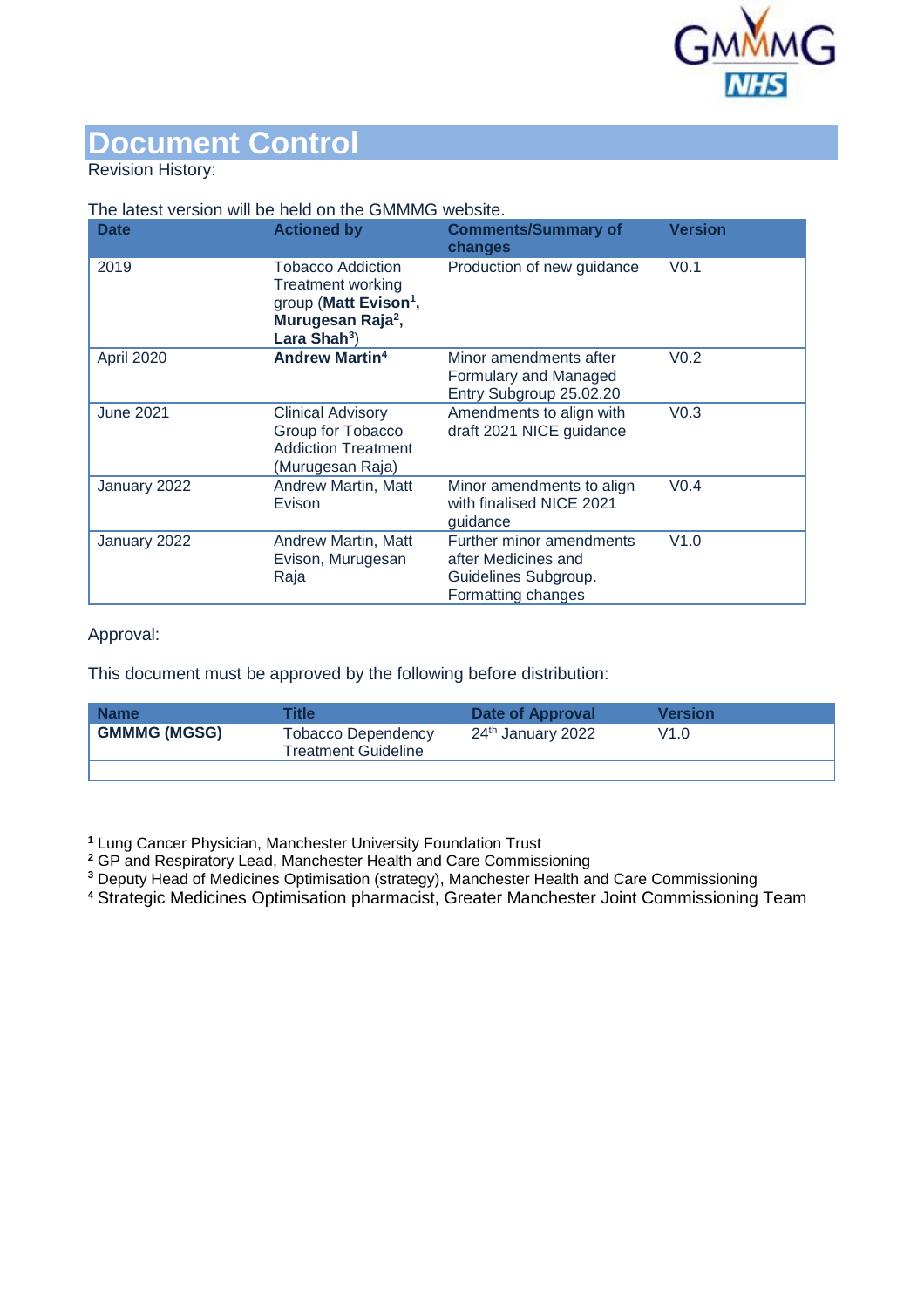

# Greater Manchester Tobacco Dependency Treatment<br>Guideline

# **Contents**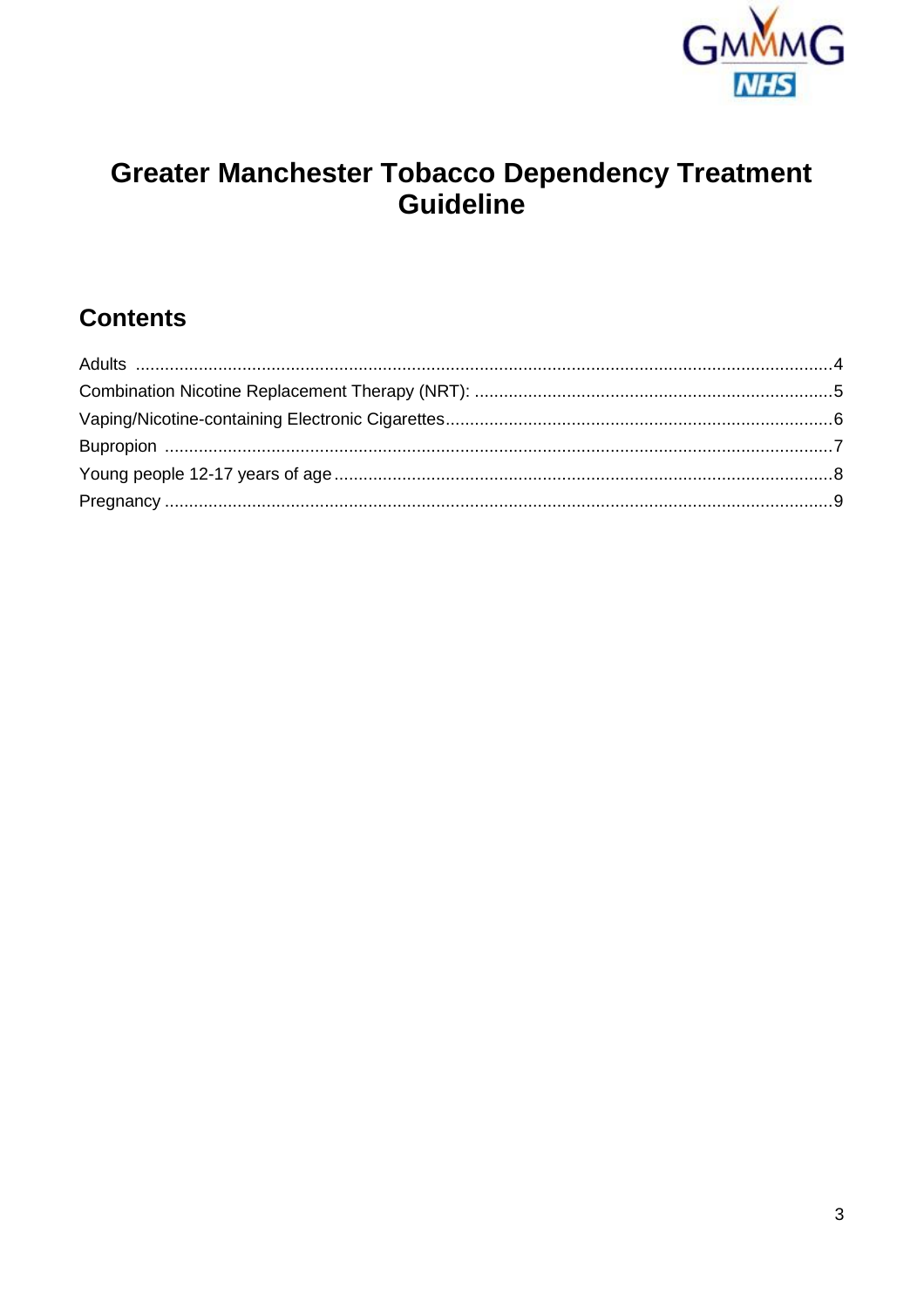

# <span id="page-3-0"></span>**Adults (see separate guidance that follows this for Young people 12-17 and Pregnant Women)**

**Step 1:** Offer all patients that smoke, brief advice *(in line with NCSCT standards)*

**Step 2:** Offer referral to a specialist stop smoking service **PLUS** offer pharmacotherapy/advice on evidenced based interventions in line with this protocol. **Smokers are three times more likely to quit with the help of BOTH medications and specialist support.** However, if a patient declines a referral to a stop smoking service this **should not preclude the provision of pharmacotherapy (NICE 2018, 2021)**

**Patients should be informed about all the available options so they can make an informed choice. However, if they would like to understand which interventions are the most effective this protocol can help guide healthcare professionals in providing this information. Interventions below can be used in combination at the discretion of the healthcare professional on a case-by-case basis (NICE 2021).** 

## **Very effective: varenicline\* (up to 12 weeks, not in pregnancy)**

- 0.5mg once daily Day 1-3
- 0.5mg *twice* daily Day 4-7
- 1mg twice daily Day 8+
- *Reduce smoking and set quit date in 1-2 weeks if possible*

#### **Evidence Base for this recommendation:**

- In a NICE technology appraisal Varenicline was demonstrated to be superior to NRT and bupropion in achieving continuous abstinence. Over a lifetime horizon varenicline dominated bupropion and NRT – it was cheaper and more effective in all sensitivity analysis.
- $\checkmark$  Varenicline was more effective in achieving short-term and long-term abstinence in a head to head randomized controlled trial in patients both with and without mental health illness in comparison to placebo, NRT and bupropion (EAGLES Study, The Lancet 2016)
- $\checkmark$  A Cochrane review reported the number needed to treat with varenicline to achieve an additional long-term quitter versus placebo was 11, compared to 22 and 23 for bupropion and NRT respectfully (Cahill. *Cochrane Database Syst Rev* 2016)

#### *Consider extending varenicline to 24 weeks in the following scenarios:*

- $\checkmark$  Patient was smoking beyond the first six weeks of treatment
- $\checkmark$   $\geq$  2 quit attempts in the previous 12 months
- $\checkmark$  Previous successful 12 weeks treatment but subsequent relapse

#### **Take with food and water to help avoid nausea. Warn of sleep disturbance and vivid dreams. Consider reducing to 0.5mg BD if intolerable side effects**

**\* At the time of production of this guideline, varenicline was unavailable. The next most effective pharmacotherapy is combined NRT (next page).**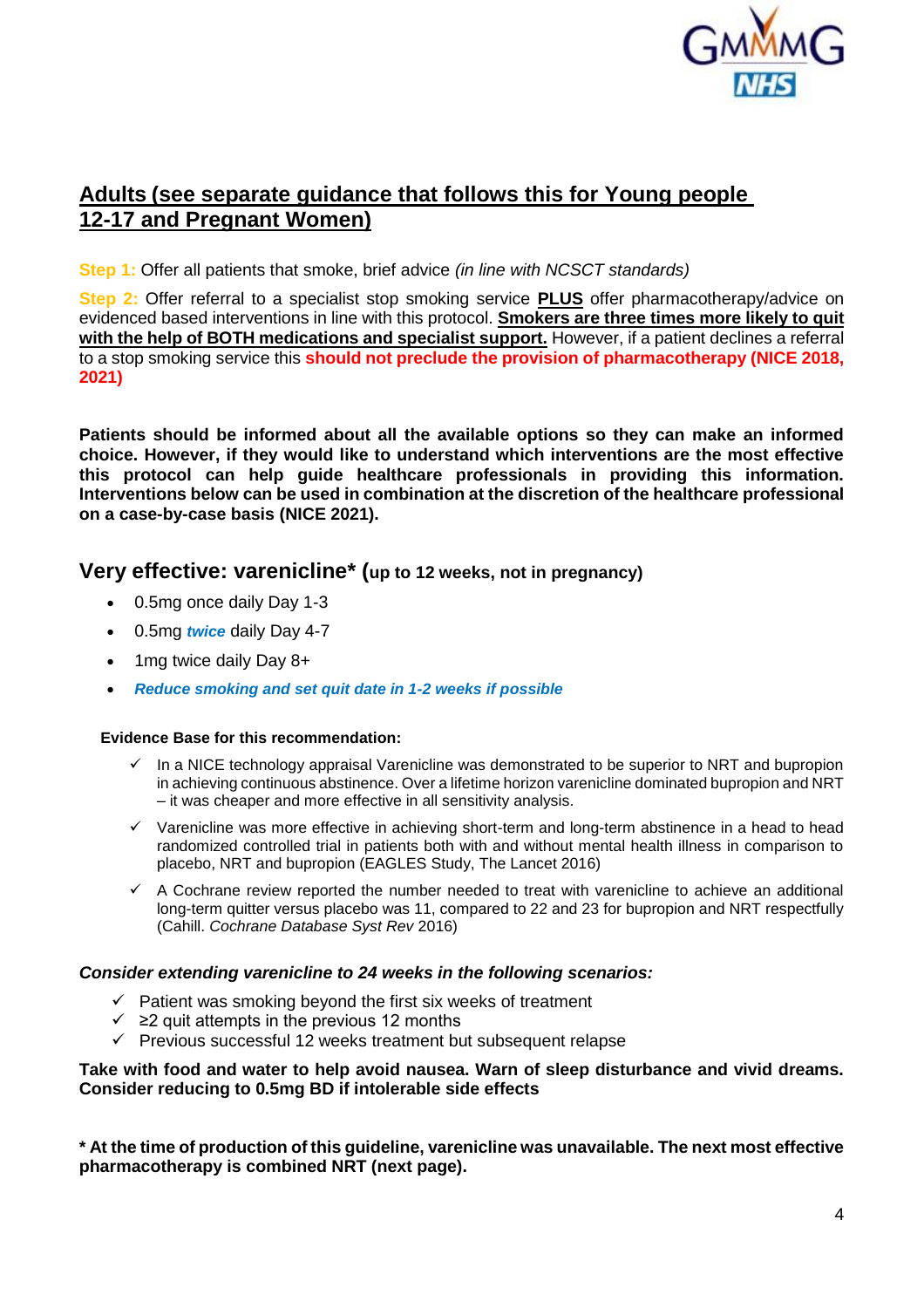

## <span id="page-4-0"></span>**Effective: Combination Nicotine Replacement Therapy (NRT):**

**Patients will naturally wean dose as able but to be supplied for as long as is needed to prevent relapse (NICE 2021)**

#### *Prescribe or provide a high dose nicotine patch*

- **21mg / 24hrs** *(preferred if craving to smoke is significant from moment of waking – e.g. within 30 minutes)*
- **25mg / 16hrs** *(preferred if 24hr patch causes sleep disturbance or concerns over sleep disturbance)*

*Prescribe or provide high dose short acting nicotine*

- **Nicotine gum/lozenge: 4mg prn**
- **Nicotine microtab: 4mg prn**
- **Nicotine nasal spray: up to 4 sprays both nostrils prn (0.5mg/spray)**
- **Nicotine mouth spray: 4mg prn (1mg/spray)**
- **Nicotine inhalator: use as much as needed**

#### *Agree a quit date and ensure the person has NRT ready to start the day before the quit date*

#### **Evidence Base for this recommendation:**

- $\checkmark$  Cochrane review (63 trials, 41,509 participants) Combination NRT (fast-acting form + patch) results in higher long-term quit rates than single form (RR 1.25, 95% CI 1.15 to 1.36, 14 studies, 11,356 participants)
- 21 mg patches more effective than 14 mg (24‐hour) patches (RR 1.48, 95% CI 1.06 to 2.08, one study, 537 participants).
- $\checkmark$  25 mg patches more effective than 15 mg (16-hour) patches (RR 1.19, 95% CI 1.00 to 1.41, three studies, 3,446 participants**)**
- $\checkmark$  4 mg gum more effective than 2 mg gum (RR 1.43, 95% CI 1.12 to 1.83, five studies, 856 participants)

Encourage patients to use the short acting nicotine regularly e.g. on the hour every hour. Cravings for nicotine are extremely powerful and NRT is weaker than cigarettes. Patients cannot overdose on nicotine except for causing mild symptoms such as light-headiness or nausea. However, under-dosing will affect how well NRT can alleviate cravings!

Please note that NRT prescribing in pregnancy differs to this pathway – see separate guidance on page 9.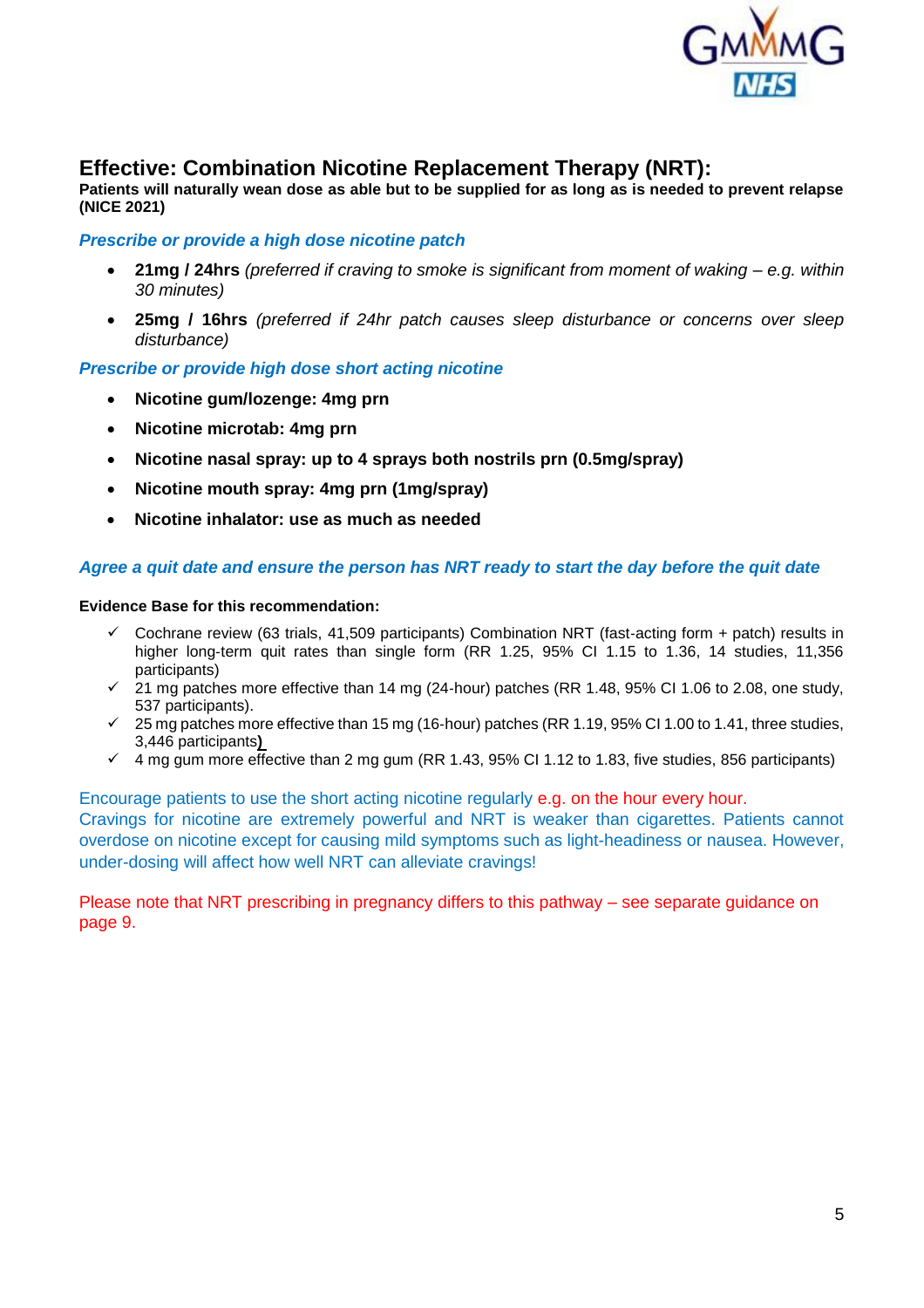

# <span id="page-5-0"></span>**Very effective: Vaping/Nicotine-containing Electronic Cigarettes**

*Nicotine-containing electronic cigarettes are a form of nicotine replacement that utilise a vapour of nicotine within an alcohol-based solvent and facilitates alveolar absorption of nicotine mimicking tobacco smoke (unlike other forms of NRT). E-cigarettes provide higher levels of blood nicotine than other forms of NRT.*

- Vaping / use of e cigarettes is likely to be substantially less harmful than smoking (NICE 2021; 95% less harmful – PHE)
- There is not enough evidence to know whether there are long-term harms from e-cigarette use
- Advise patients choosing to vape to switch entirely to using e-cigarettes and stop smoking tobacco completely
- This is dependent upon getting enough nicotine to overcome withdrawal symptoms advise patients to use the strongest nicotine strength liquid (18mg) and to use the electronic cigarette as much as is required to prevent relapse to smoking

#### **Evidence Base for this recommendation:**

- $\checkmark$  In a 900 patient UK RCT of NRT (patient choice) for up to 3 months vs an e-cigarette starter pack (a second-generation refillable e-cigarette with one bottle of 18 mg/L nicotine) plus at least 4 weeks of behavioural support for all participants he 12 month abstinence rate was 9% vs 18% respectively (Hajek. NEJM 2019).
- Cochrane Review of 50 studies (26 RCTs, 12,430 participants) concluded there was moderate‐certainty evidence that quit rates were higher in people randomized to nicotine EC than in those randomized to nicotine replacement therapy (RR 1.69). In absolute terms, this might translate to an additional four successful quitters per 100. (Hartmann-Boyce. Cochrane Tobacco Addiction Group 2020)

#### **Advise devices & liquids are purchased from licensed vendors regulated under UK law. Do not use oil-based solvent liquids.**

#### **Be vigilant for any suspected adverse reactions associated with use of e-cigarettes or vaping (including lung injury) and report them to the MHRA via the Yellow Card Scheme.**

Greater Manchester supports the provision of vaping kits as part of tobacco dependency treatment offers and the commissioning of services to include this offer.

*Selling or supply of E-Cigarettes/Vaping devices is illegal in persons under 18 years of age.*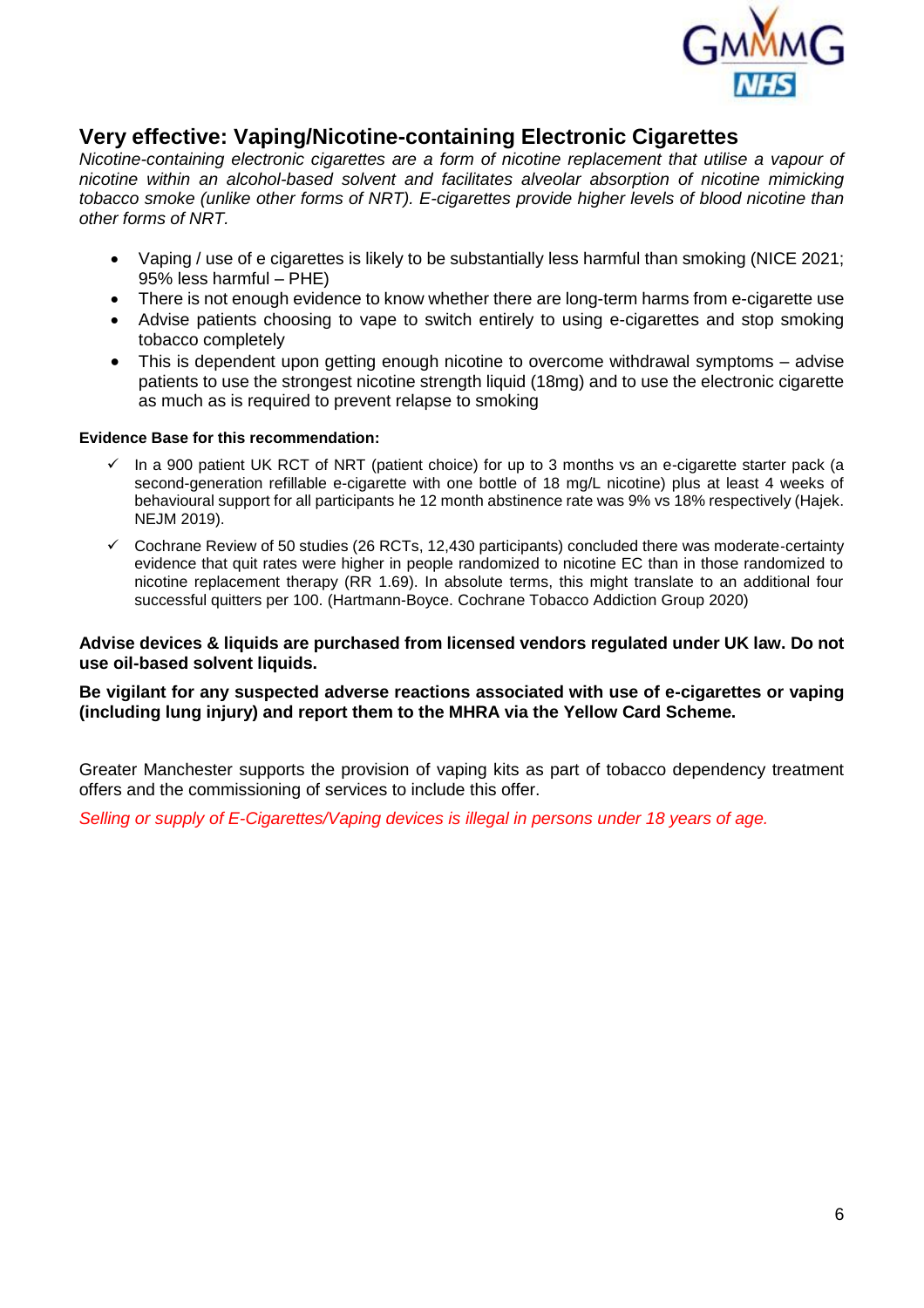

**Pharmacotherapy interventions that have demonstrated efficacy for smoking cessation versus placebo but are considered less effective than the interventions described above are:**

- **Bupropion**
- **Single NRT – short acting**
- **Single NRT – long acting**

# <span id="page-6-0"></span>**Bupropion** *(Ensure medication review & assessment of seizure risk completed)*

- **The initial dose is 150mg to be taken daily for six days, increasing on day seven to 150mg twice daily.**
- **Bupropion treatment course is 7-9 weeks.**
- There should be an 8 hour gap between doses of bupropion (insomnia is a common side effect which can be reduced by avoiding doses at bedtime provided there is at least 8 hours between doses.
- *Agree a quit date set within the first 2 weeks of treatment, reassess the person shortly before the prescription ends*

*Reduce dose to 150mg OD in the elderly, renal impairment, hepatic impairment or any of the following medications: anti-psychotics, anti-depressants, anti-malarials, tramadol, theophylline, corticosteroids, quinolones, anti-histamines.* 

Due to seizure risk avoid in patients with the potential for lowered seizure threshold e.g. alcohol abuse, diabetes with hypoglycaemic episodes, head trauma. Due to mania risk avoid in bipolar disease. Avoid prescription with tamoxifen (reduces serum levels)

#### **Stopping smoking and mental health illness**

Smoking prevalence is significantly higher in those with mental health illness (40-50%) and stopping smoking is one of the best treatments for mental health disease with an effect larger than antidepressants (BMJ 2014). Stop smoking medications are highly effective in patients with mental health disease (RCPsych) and significant benefit could be made by increasing access to these medications (ASH).

**There is no increased risk of moderate to severe neuropsychiatric adverse events with varenicline, NRT or bupropion (EAGLES study 2016, The Lancet).** The act of stopping smoking carries a small risk of moderate to severe neuropsychiatric events and this is regardless of the treatment used. The risk is higher in those with a history of psychiatric illness (5%) versus those without (2%). **Advise patients to seek help in the event of a neuropsychiatric event. Mental health illness is not a contraindication to prescribing stop smoking pharmacotherapy.**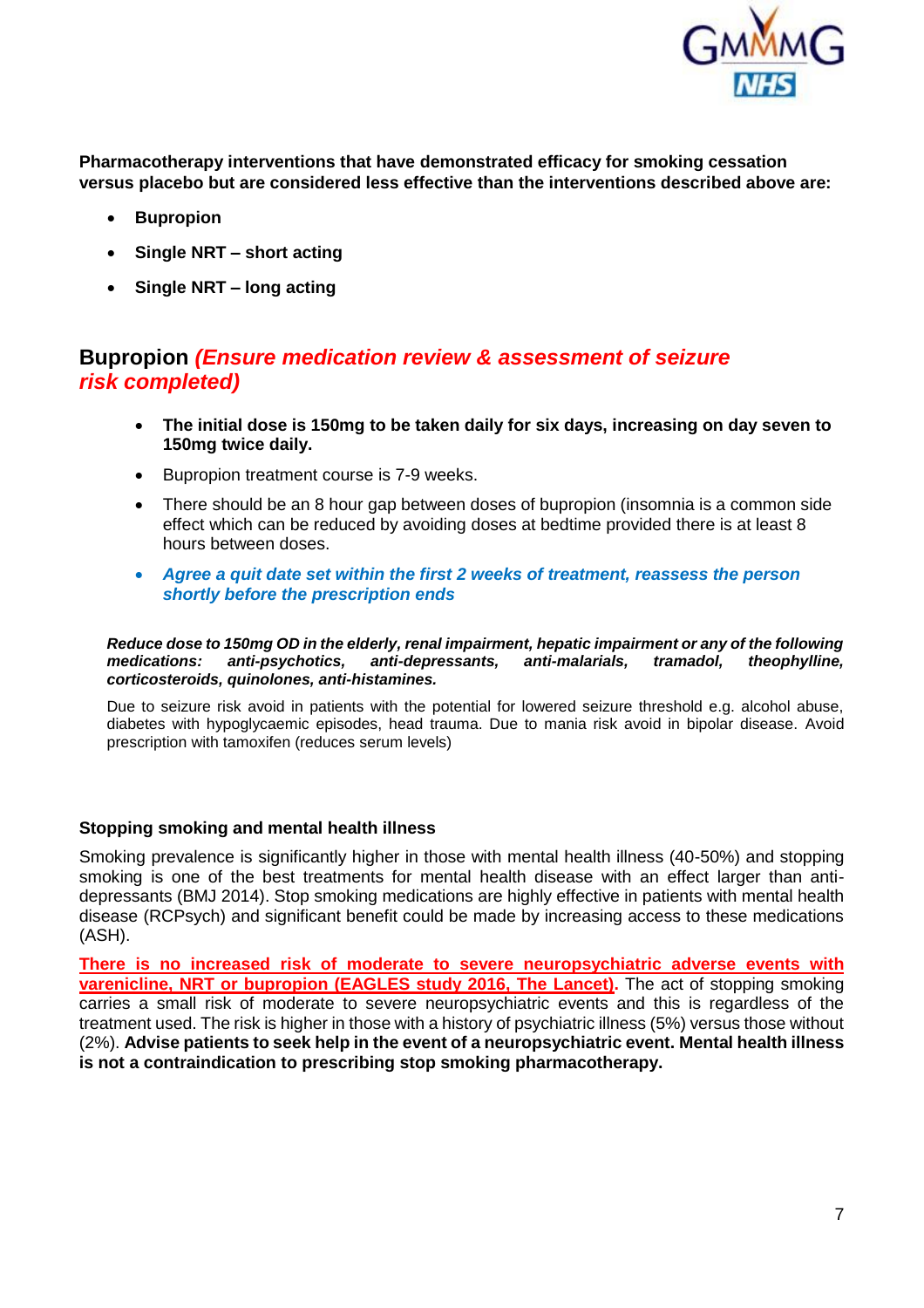

# <span id="page-7-0"></span>**Young people 12-17 years of age**

**Step 1:** Offer all smokers brief advice *(in line with NCSCT standards)*

**Step 2:** Offer all smokers a referral to a specialist stop smoking service and use professional judgement when deciding whether to offer NRT to young people who are dependent on nicotine. Do not prescribe varenicline or bupropion to people aged under 18 years old.

#### **Nicotine Replacement Therapy**

*Selling or supply of E-Cigarettes/Vaping devices are illegal in children and in this age group.*

There is limited evidence which suggests that there is no specific intervention (including pharmacotherapy) that is more successful than stopping unaided in the adolescent population.

A combination of long-acting and short-acting NRT may be beneficial for young people >12 years if they have a high level of nicotine dependence or in those who have failed on previous NRT treatment. *All preparations are licensed for children over 12 years with the exception of Nicotinell® lozenges which are licensed for children less than 18 years only when recommended by a doctor.*

Prescribing NRT in children and young people should be in line with the licensing of the medicine and as per [cBNF.](https://bnfc.nice.org.uk/drug/nicotine.html#indicationsAndDoses)

A quit date should be agreed when NRT is prescribed, and treatment should be available before the child stops smoking. Young people should be prescribed enough treatment to last 2 weeks after their agreed quit date and be re-assessed shortly before the prescription ends.